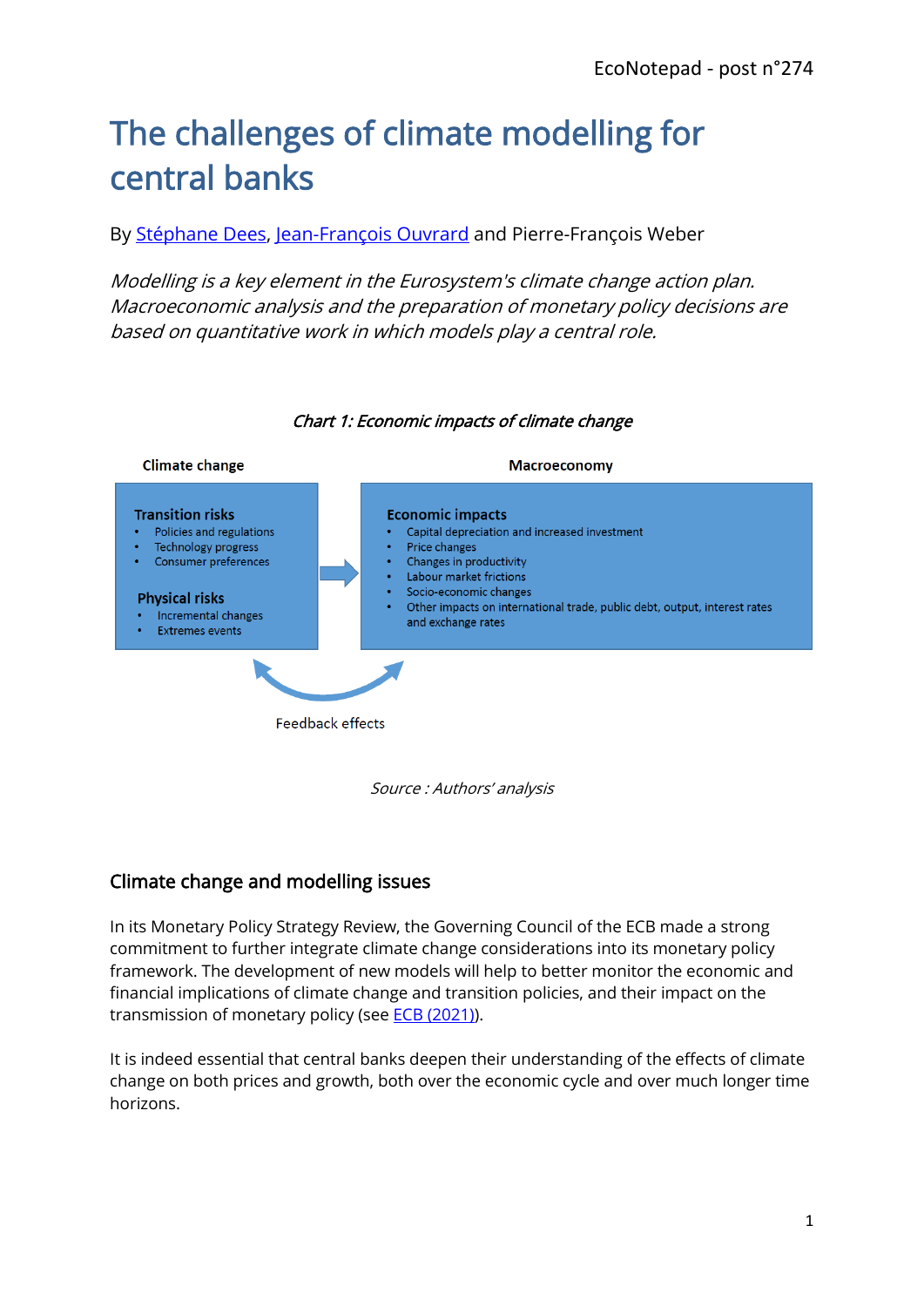### A concrete action plan for macroeconomic projections

The Eurosystem has focused in particular on the three-year macroeconomic forecasts, which are produced every quarter and are often decisive for monetary decision-making. The GDP and inflation trajectories are at the heart of these exercises, which go into a fair degree of detail (consumption, investment, unemployment; total inflation versus inflation excluding energy and food, etc.), as well as an assessment of the 10-year growth potential. Despite the relatively short time horizon of the projections, it would be a mistake to ignore the consequences of climate change. The ramping-up of transition policies or the increase in the frequency of extreme weather events may indeed affect the trajectory of the European economy over the next 3 to 4 years, especially if these policies also affect long-term potential GDP.

The macroeconomic effects of certain transition policies, for example the introduction of a carbon price, subsidies for private investment or public spending in national budget plans, are already covered by the projections.

In contrast, changes in terms of regulations or behaviour are more difficult to assess. As regards extreme weather events, which are not predictable by nature, it is more a question of acquiring the means to analyse them when they occur. Finally, determining whether longterm physical risks, such as rising temperatures, will lead to significant structural changes over a three-year horizon remains an open question.

The Eurosystem has undertaken five actions to improve the consideration of climate change in projections:

- better assess the effects on prices along the production chains of the EU-Emissions Trading System (EU-ETS), the key tool for managing carbon dioxide emission reductions;
- assess the specific impact of climate policies on GDP and inflation, e.g. investments included in the NGEU recovery plan;
- improve the tools for projecting energy prices in Europe, with a better description of how these prices are formed on wholesale markets and passed on to end consumers;
- examine the impact of physical risks and transition policies on long-term trends, in particular on productivity trends and capital accumulation;
- analyse the risks around the central projection, both the risks of extreme weather events, with low a probability but important consequences, and the risks linked to the roll-out of transition policies.